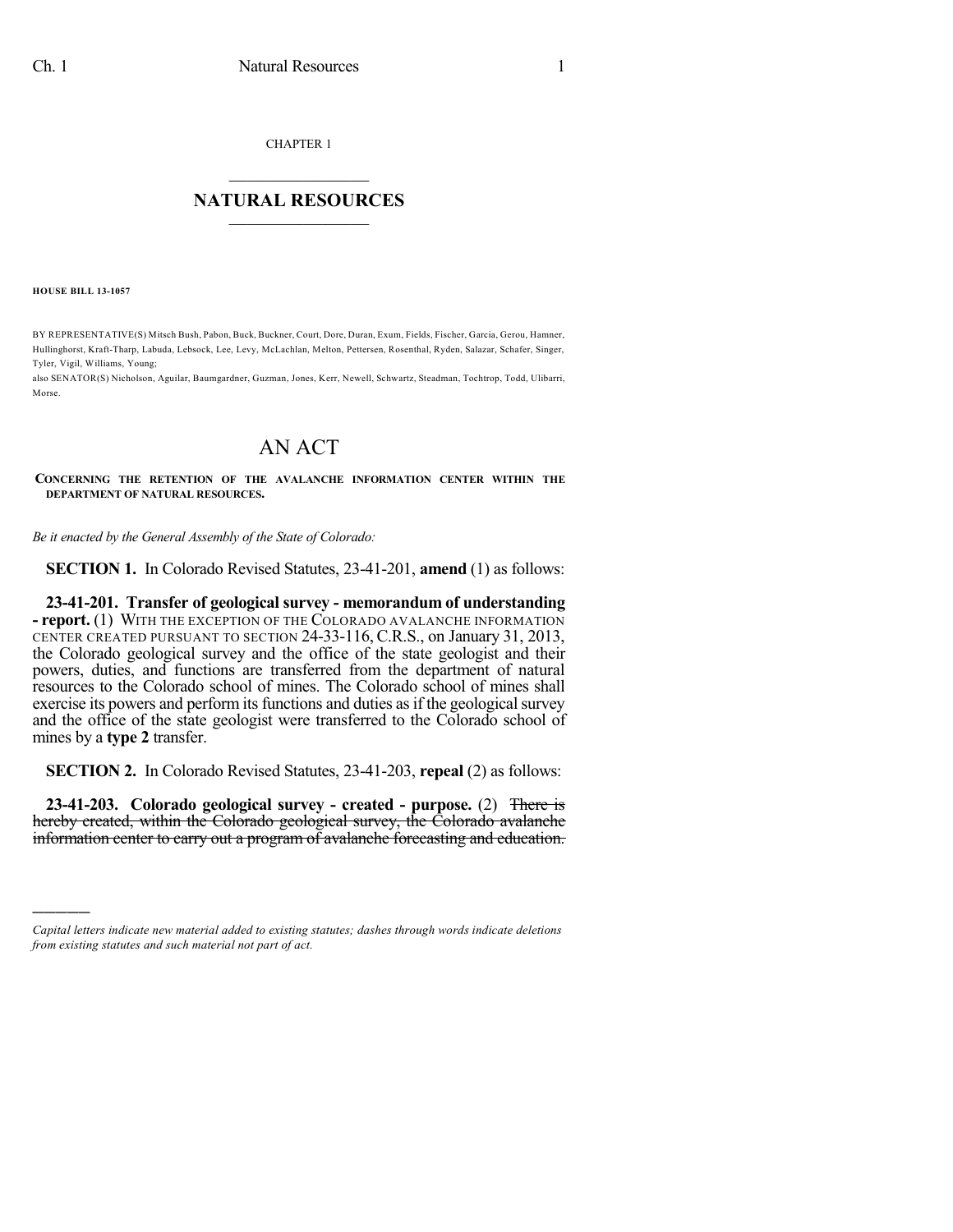**SECTION 3.** In Colorado Revised Statutes, 23-41-205, **repeal** (1) (m) as follows:

**23-41-205. Objectives of survey - duties of state geologist.** (1) The Colorado geological survey shall provide assistance to and cooperate with the general public, industries, and agencies of state government, including institutions of higher education. The Colorado school of mines shall determine the priority of the objectives of the Colorado geological survey, subject to available appropriations and consistent with the memorandumof understanding entered into pursuant to section 23-41-201, which objectives shall include:

(m) To promote safety by reducing the impact of avalanches on recreation, industry, and transportation in the state through a program of forecasting and education conducted by the Colorado avalanche information center.

**SECTION 4.** In Colorado Revised Statutes, 23-41-210, **amend** (1)(b)(VII); and **repeal** (1) (b) (II) as follows:

**23-41-210. Annual reportto general assembly - repeal.**(1)(b) At aminimum, the annual report shall include information concerning:

(II) The implementation of the objectives of the avalanche information center;

(VII) The objectives for the Colorado geological survey AND the office of the state geologist and the avalanche information center for the next year.

**SECTION 5.** In Colorado Revised Statutes, 24-1-124, **add** (2.1) (c) as follows:

**24-1-124. Department of natural resources - creation - divisions - repeal.**  $(2.1)$  The department of natural resources shall include, as a part of the office of the executive director:

(c) THE COLORADO AVALANCHE INFORMATION CENTER, CREATED PURSUANT TO SECTION 24-33-116. THE POWERS, DUTIES, AND FUNCTIONS ARE TRANSFERRED BY A **TYPE 2**TRANSFER TO THE DEPARTMENT OF NATURAL RESOURCES AND ALLOCATED TO THE OFFICE OF THE EXECUTIVE DIRECTOR.

**SECTION 6.** In Colorado Revised Statutes, **add** 24-33-116 as follows:

**24-33-116. Colorado avalanche information center - creation - duties-fund.** (1) THERE IS HEREBY CREATED IN THE DEPARTMENT OF NATURAL RESOURCES THE COLORADO AVALANCHE INFORMATION CENTER TO PROMOTE SAFETY BY REDUCING THE IMPACT OF AVALANCHES ON RECREATION,INDUSTRY, AND TRANSPORTATION IN THE STATE THROUGH A PROGRAM OF AVALANCHE FORECASTING AND EDUCATION.

(2) (a) THE COLORADO AVALANCHE INFORMATION CENTER IS AUTHORIZED TO ENTER INTO AGREEMENTS TO PROVIDE TRAINING AND MATERIALS TO THE GENERAL PUBLIC, INDUSTRIES, AND UNITS OF LOCAL GOVERNMENT AND TO RECOVER THE DIRECT COSTS OF PROVIDING THE TRAINING AND MATERIALS. THE COLORADO AVALANCHE INFORMATION CENTER IS ALSO AUTHORIZED TO ESTABLISH AND COLLECT FEES FOR TRAINING PROGRAMS AND MATERIALS THAT APPROXIMATE THE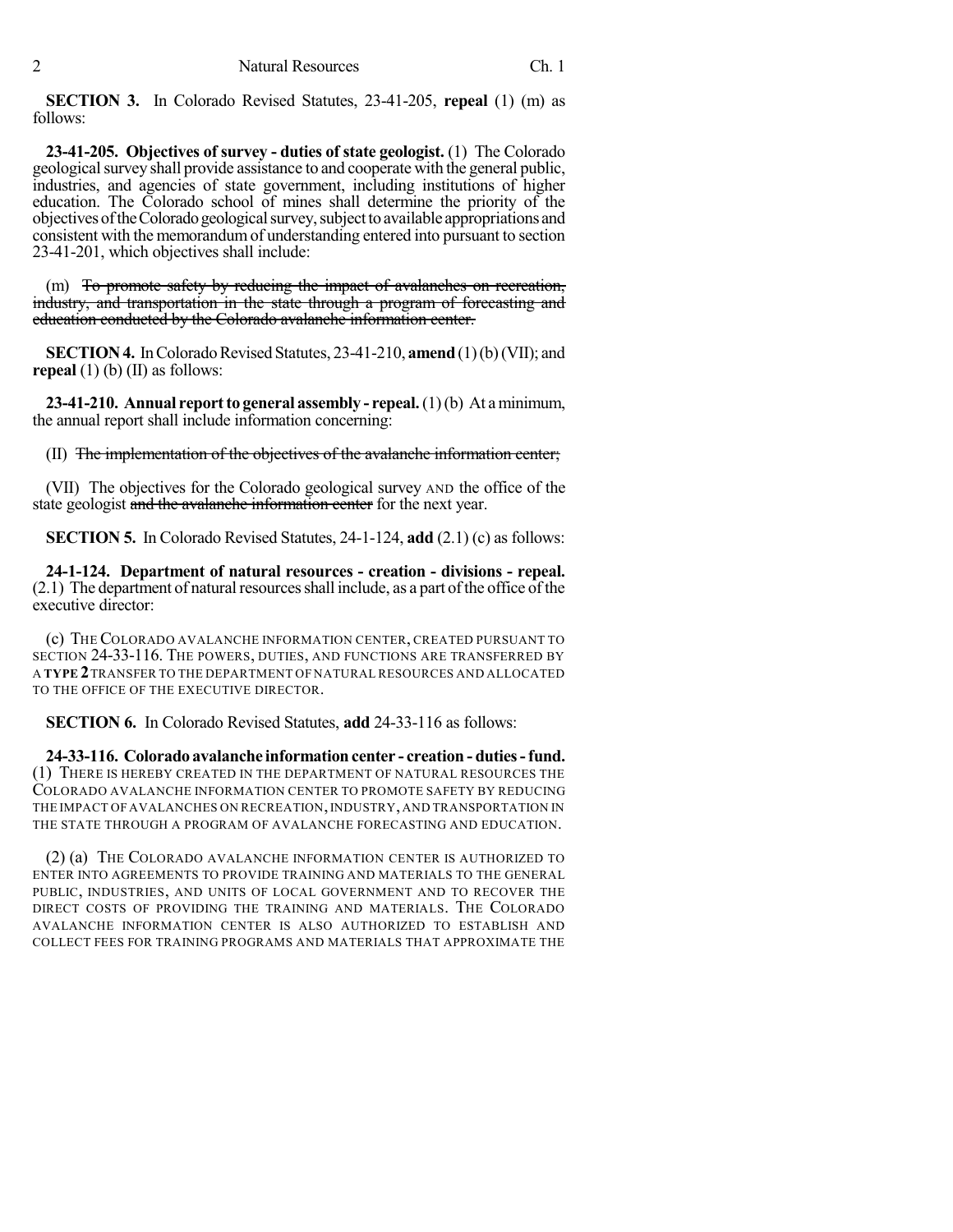DIRECT COSTS OF PROVIDING THE TRAINING AND MATERIALS.

(b) THE COLORADO AVALANCHE INFORMATION CENTER IS AUTHORIZED TO CONTRACT WITH AGENCIES OF STATE GOVERNMENT FOR THE PROVISION OF SERVICES AND MAY ESTABLISH AND COLLECT FEES TO RECOVER THE DIRECT COSTS OF THOSE SERVICES.

(c)(I) THE DEPARTMENT OF NATURAL RESOURCES SHALL TRANSMIT ALL MONEYS COLLECTED PURSUANT TO THIS SECTION TO THE STATE TREASURER, WHO SHALL CREDIT THE SAME TO THE COLORADO AVALANCHE INFORMATION CENTER FUND, WHICH FUND IS HEREBY CREATED AND REFERRED TO IN THIS SECTION AS THE "FUND". THE MONEYS IN THE FUND ARE SUBJECT TO ANNUAL APPROPRIATION BY THE GENERAL ASSEMBLY TO THE DEPARTMENT OF NATURAL RESOURCES FOR THE DIRECT AND INDIRECTCOSTS ASSOCIATED WITH THECOLORADO AVALANCHE INFORMATION CENTER.

(II) THE STATE TREASURER MAY INVEST ANY MONEYS IN THE FUND NOT EXPENDED FOR THE PURPOSE OF THIS SECTION AS PROVIDED BY LAW. THE STATE TREASURER SHALL CREDIT ALL INTEREST AND INCOME DERIVED FROM THE INVESTMENT AND DEPOSIT OFMONEYS IN THE FUND TO THE FUND.ANY UNEXPENDED AND UNENCUMBERED MONEYS REMAINING IN THE FUND AT THE END OF A FISCAL YEAR REMAIN IN THE FUND AND SHALL NOT BE CREDITED OR TRANSFERRED TO THE GENERAL FUND OR ANOTHER FUND.

**SECTION 7.** In Colorado Revised Statutes, 39-29-109.3, **amend** (1) (b); and **add** (1) (b.5) as follows:

**39-29-109.3. Operational account of the severance tax trust fund - repeal.** (1) For fiscal years commencing on and after July 1, 1997, the executive director of the department of natural resources shall submit with the department's budget request for each fiscal year a list and description of the programs the executive director recommends to be funded from the operational account of the severance tax trust fund created in section 39-29-109 (2) (b), referred to in this section as the "operational account". The minerals, energy, and geology policy advisory board established pursuant to section 34-20-104, C.R.S., shall review the executive director's recommendation before submittal. The general assembly may appropriate moneys from the total moneys available in the operational account to fund recommended programs as follows:

(b) For programs within the Colorado geological survey, up to twenty FIFTEEN percent of the moneys in the operational account;

(b.5) FOR THE AVALANCHE INFORMATION CENTER, UP TO FIVE PERCENT OF THE MONEYS IN THE OPERATIONAL ACCOUNT;

**SECTION 8. Effective date.** This act takes effect January 31, 2013.